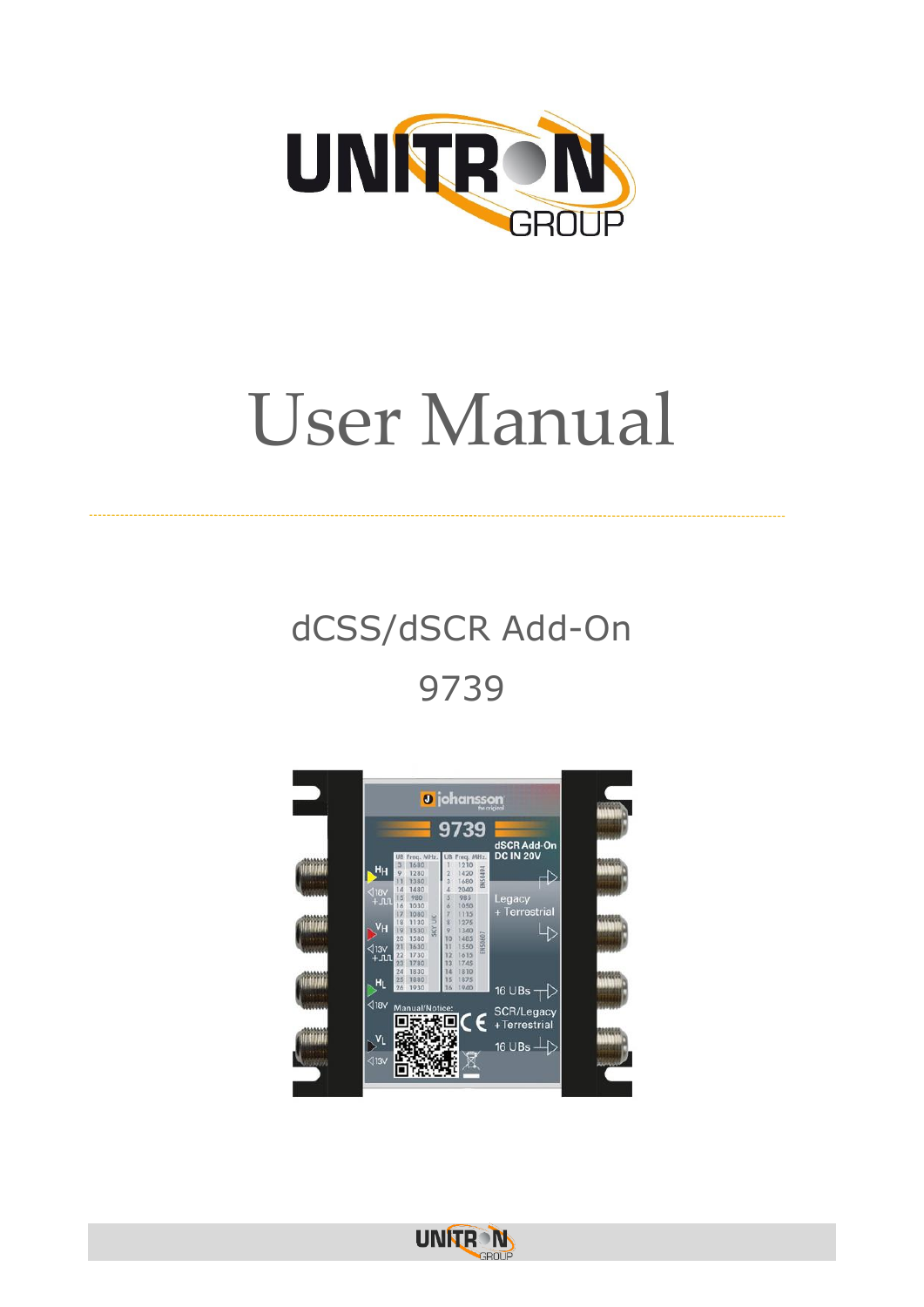### **CONTENTS**

No part of this manual may be copied, reproduced, transmitted, transcribed or translated into any language without permission.

Unitron reserves the right to change the specifications of the hardware and software described in these manuals at any time.

Unitron cannot be held liable for any damages resulting from the use of this product. Specifications are subject to change without notice.  $1/17$ 

© Unitron - Frankrijklaan 27 - B-8970 Poperinge - Belgium

**T** +32 57 33 33 63 **F** +32 57 33 45 24

**email** sales@unitrongroup.com

www.unitrongroup.com

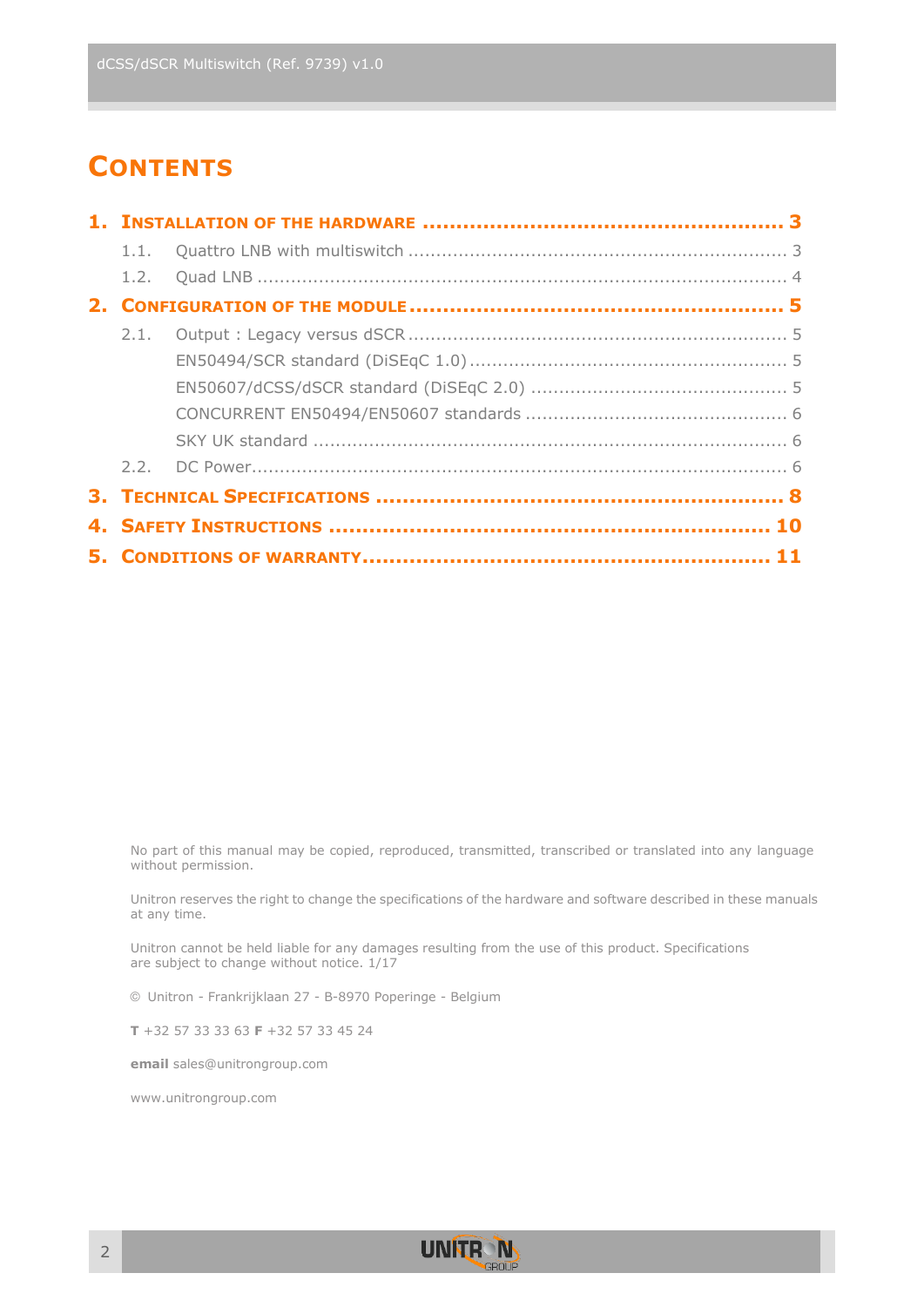### <span id="page-2-0"></span>**1. INSTALLATION OF THE HARDWARE**

#### <span id="page-2-1"></span>**1.1. Quattro LNB with multiswitch**



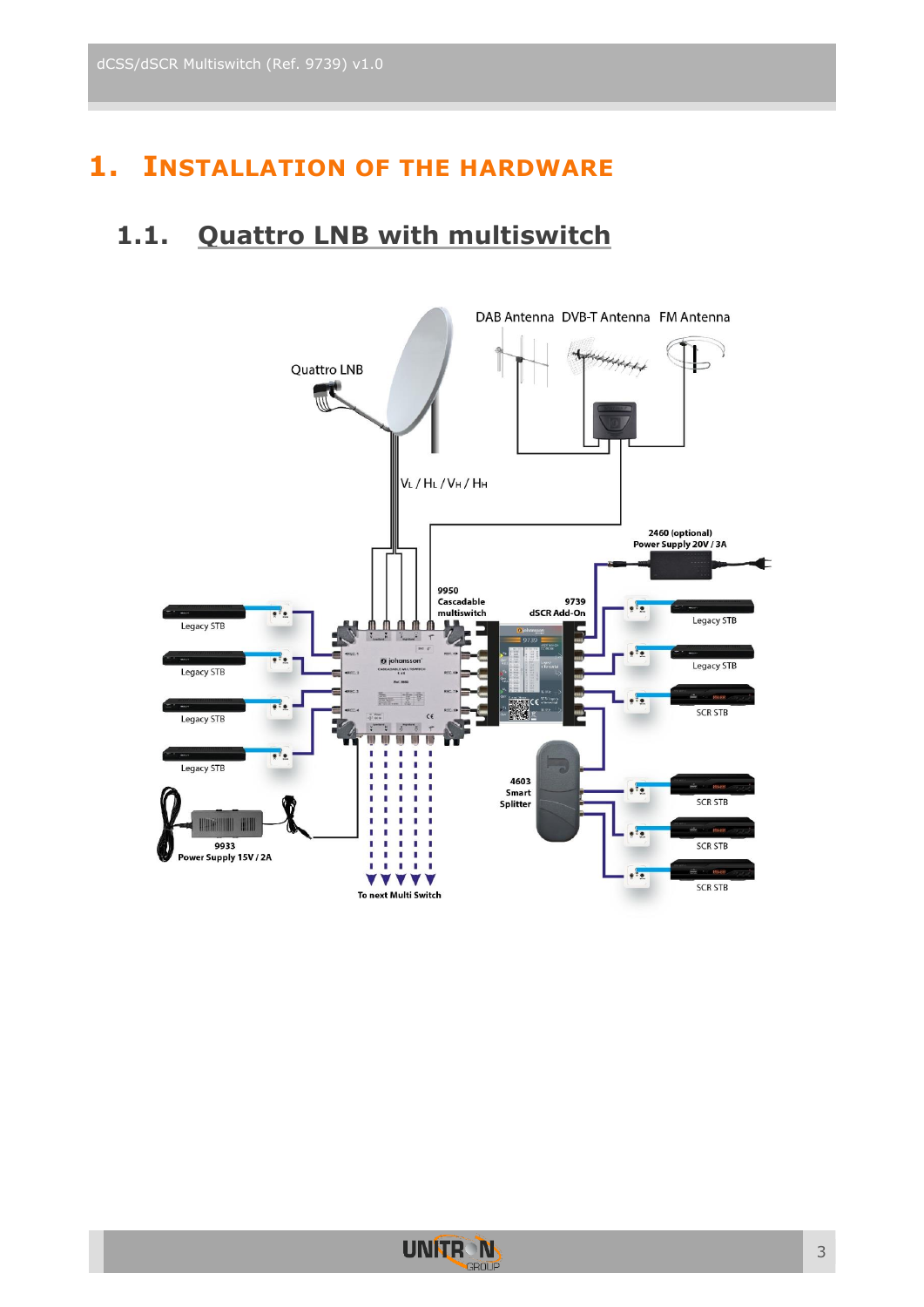### <span id="page-3-0"></span>**1.2. Quad LNB**



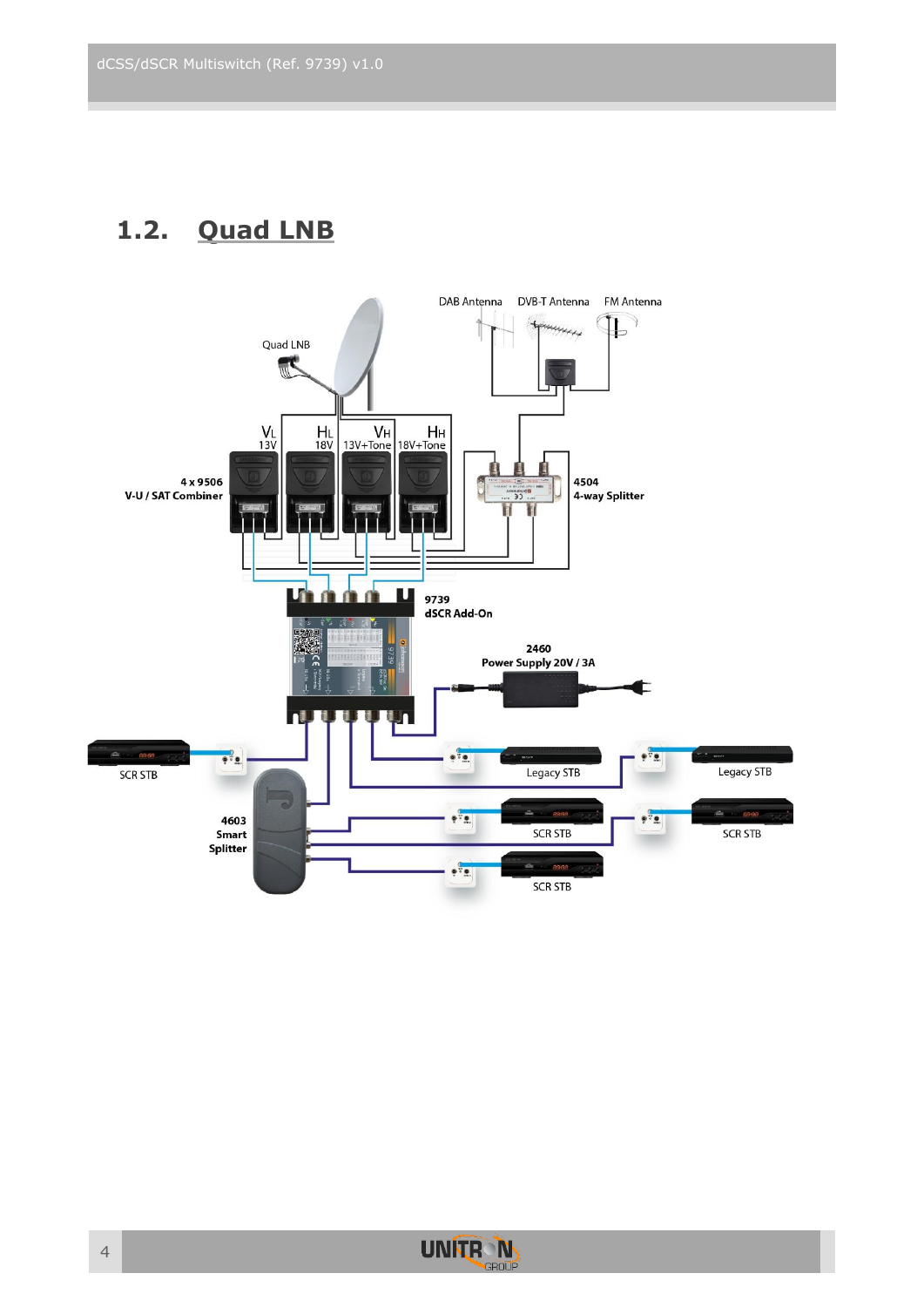### <span id="page-4-0"></span>**2. CONFIGURATION OF THE MODULE**

The 9739 can be used with Quattro or Quad LNB types and will output in Legacy or SCR mode. Schematically the units support the following modes and applications:



#### <span id="page-4-1"></span>**2.1. Output : Legacy versus dSCR**

Independent of the selected input mode, the 2 lower output ports (SCR) can support Legacy and SCR/dSCR STBs. The upper 2 output ports (Legacy) only support Legacy.

At startup, the SCR outputs work in Legacy mode and can be used as a universal multiswitch.

Upon receiving the first dSCR command, the SCR outputs will automatically switch into dSCR mode in which it supports the following standards:

#### <span id="page-4-2"></span>**EN50494/SCR standard (DiSEqC 1.0)**

STBs that only support EN50494 will only be able to use the first 4 userbands.

#### <span id="page-4-3"></span>**EN50607/dCSS/dSCR standard (DiSEqC 2.0)**

STBs that support the newer EN50607 will be able to use the other 12 userbands (UB5 – UB16). This is typically for new multi-tuner STBs with 8 or 12 tuners, like SkyQ or other Home Media Gateways (HMG).

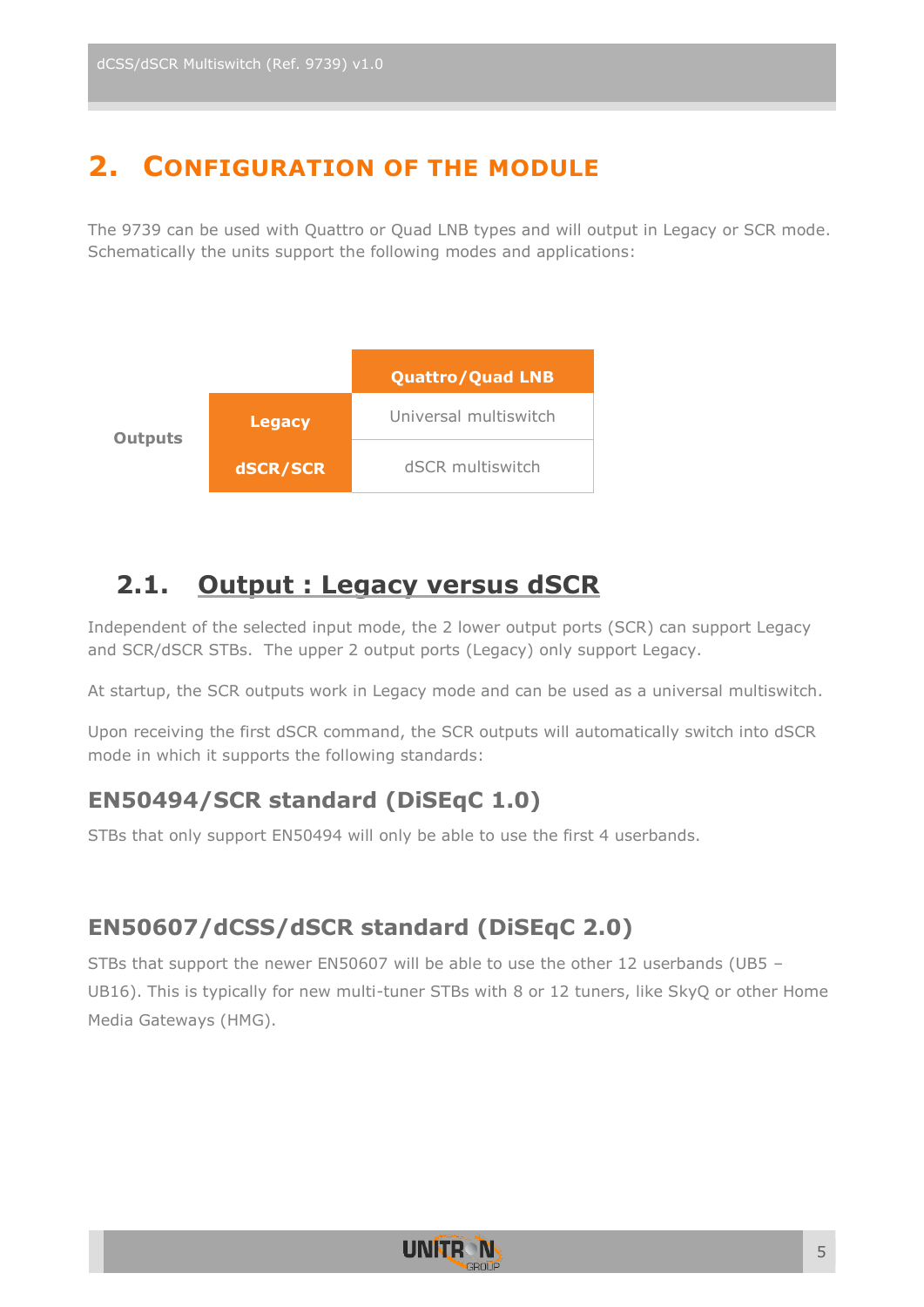#### <span id="page-5-0"></span>**CONCURRENT EN50494/EN50607 standards**

For upgrading existing SCR installations where the main STB is upgraded to Next Gen PVR (like SkyQ), the dSCR multiswitch can support both standards simultaneously. In this case a mix of STBs can be supported:

- The existing STBs will use UB1 through UB4
- The new main STB will use UB5 through UB16
- In this case DiSEqC 1.0 and DiSEqC 2.0 will be used over the same cable from LNB to the apartment

#### <span id="page-5-1"></span>**SKY UK standard**

This is for Installations with the SKY Q-Box:

- SkyQ will have 16 userbands available
- Signalling DiSEqC 1.0 or 2.0 will be used.

For an overview, please see the table in chapter 3: Technical Specifications.

To return back to legacy mode, that output has to be reset. This can be done by removing the DC from the STB output connector. The 2 outputs are independent, so resetting (= unpowering) 1 output does not affect the other output.

### <span id="page-5-2"></span>**2.2. DC Power**

Powering the units can be done in 2 ways:

- 1. **From STBs:** each STB has to power its connected unit. In this case, the power for the LNB will also be taken from the STB.
- 2. **From DC IN:** when connecting an external power supply to the 9739, the STBs do not need to power its connected unit.

A power supply (Ref 2460) is designed to power the dSCR multiswitch including the Quattro or Quad LNB.

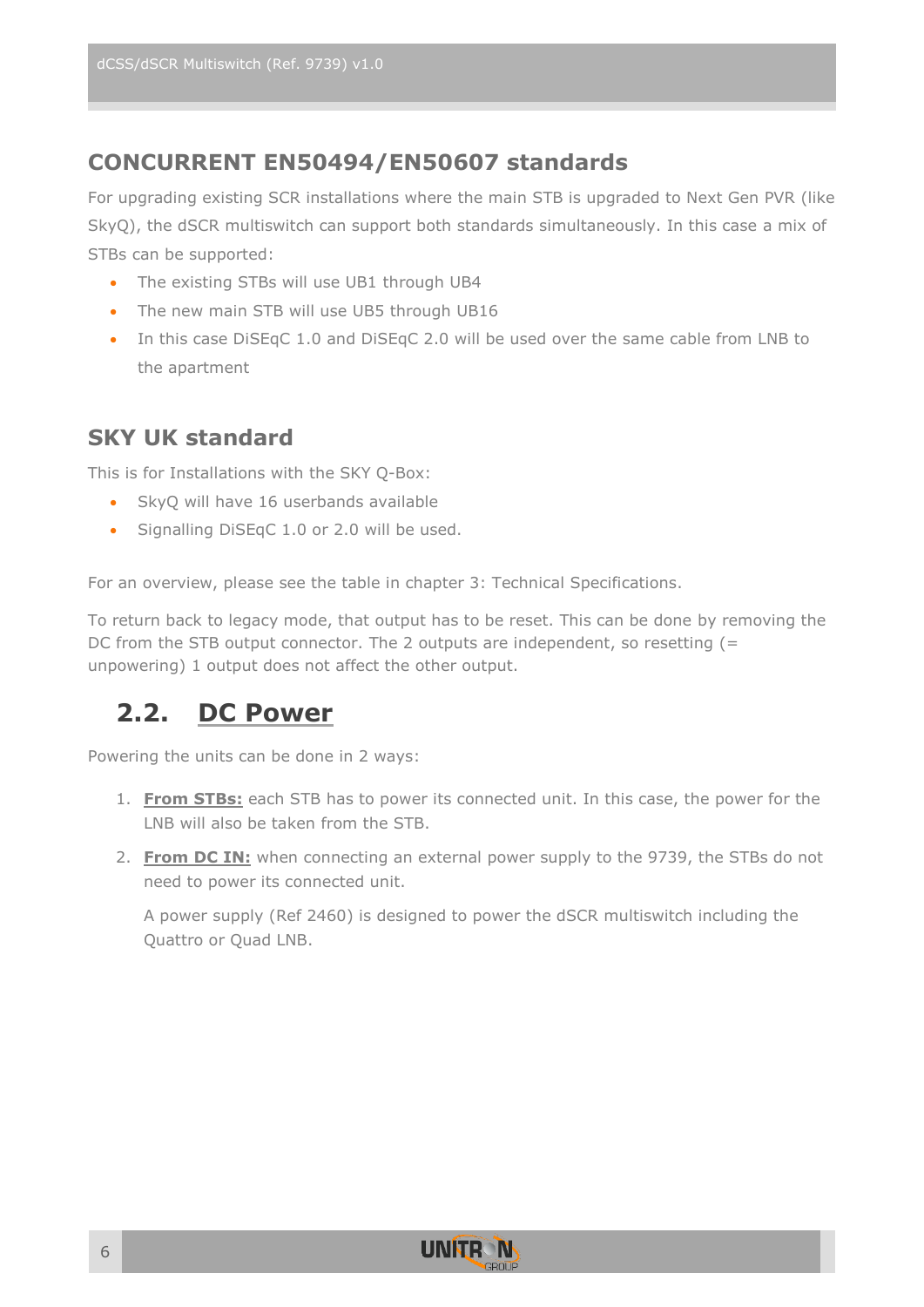Block diagram of the DC paths inside the 9739:



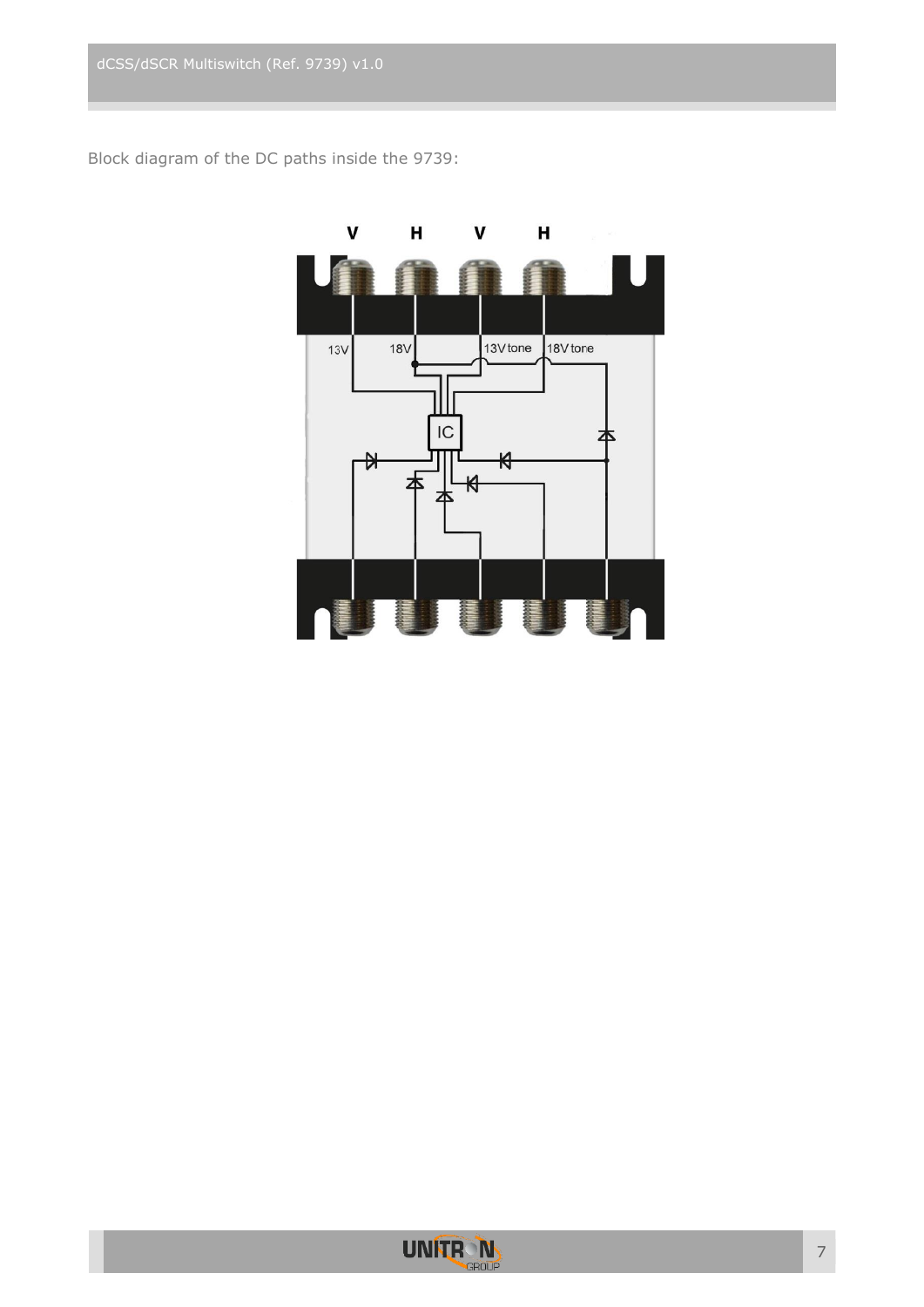### <span id="page-7-0"></span>**3. TECHNICAL SPECIFICATIONS**

|                                                 |                          | 9739                                                                                                                                                                        |  |  |
|-------------------------------------------------|--------------------------|-----------------------------------------------------------------------------------------------------------------------------------------------------------------------------|--|--|
| Inputs                                          | $\overline{\phantom{0}}$ | 4 ports Terrestrial + Satellite                                                                                                                                             |  |  |
| Input Frequency                                 | MHz                      | $5 - 862 / 950 - 2150$                                                                                                                                                      |  |  |
| <b>STB Output Frequency</b>                     | <b>MHz</b>               | $5 - 862 / 950 - 2150$                                                                                                                                                      |  |  |
| dCSS/dSCR outputs                               | $\overline{a}$           | 2 legacy only<br>2 SCR/legacy (auto detection)                                                                                                                              |  |  |
| dCSS/dSCR output connector                      | Ohm                      | 75 F type (Female)                                                                                                                                                          |  |  |
| dCSS/dSCR UBs                                   |                          | 16 per SCR output                                                                                                                                                           |  |  |
| dCSS/dSCR output level                          | dBm                      | $-21$                                                                                                                                                                       |  |  |
| Satellite input power level                     | d <sub>Bm</sub>          | $-45$ to $-15$                                                                                                                                                              |  |  |
| Return loss                                     | dB.                      | $>=8$ (Typ 12)                                                                                                                                                              |  |  |
| Tap loss SCR                                    | dB                       | Not applicable, AGC (automatic Gain control)                                                                                                                                |  |  |
| Tap loss legacy                                 | dB                       | 0 typical                                                                                                                                                                   |  |  |
| Terrestrial/Cable loss                          | dB                       | -7 typical                                                                                                                                                                  |  |  |
| Band and polarity selection                     |                          | Universal LNB voltage & Tone<br>DiSEqC 1.0 (unidirectional)<br>DiSEqC 2.0 (bidirectional)<br>Standard EN 50494 (SCD)<br>Standard EN 50607 (SCD 2)<br><b>SKY UK standard</b> |  |  |
| Max DC current consumption<br>Legacy only ports | W                        | $<$ 2                                                                                                                                                                       |  |  |
| Max DC current consumption<br>SCR/Legacy ports  | W                        | <4,2                                                                                                                                                                        |  |  |
| DC power pass from STB to<br>input ports        | $\vee$                   | 13/18/22kHz 100mA max per port                                                                                                                                              |  |  |
| From DC power port to input<br>ports            | $\vee$                   | 13/18/22kHz 100mA max per port<br>1A max to HL port                                                                                                                         |  |  |
| Power supply                                    | $\overline{a}$           | From STB or power inserter                                                                                                                                                  |  |  |
| Power (2460 available<br>separately)            | А                        | 3.0 max, 20V                                                                                                                                                                |  |  |
| Dimensions                                      | mm                       | 90x85x40                                                                                                                                                                    |  |  |

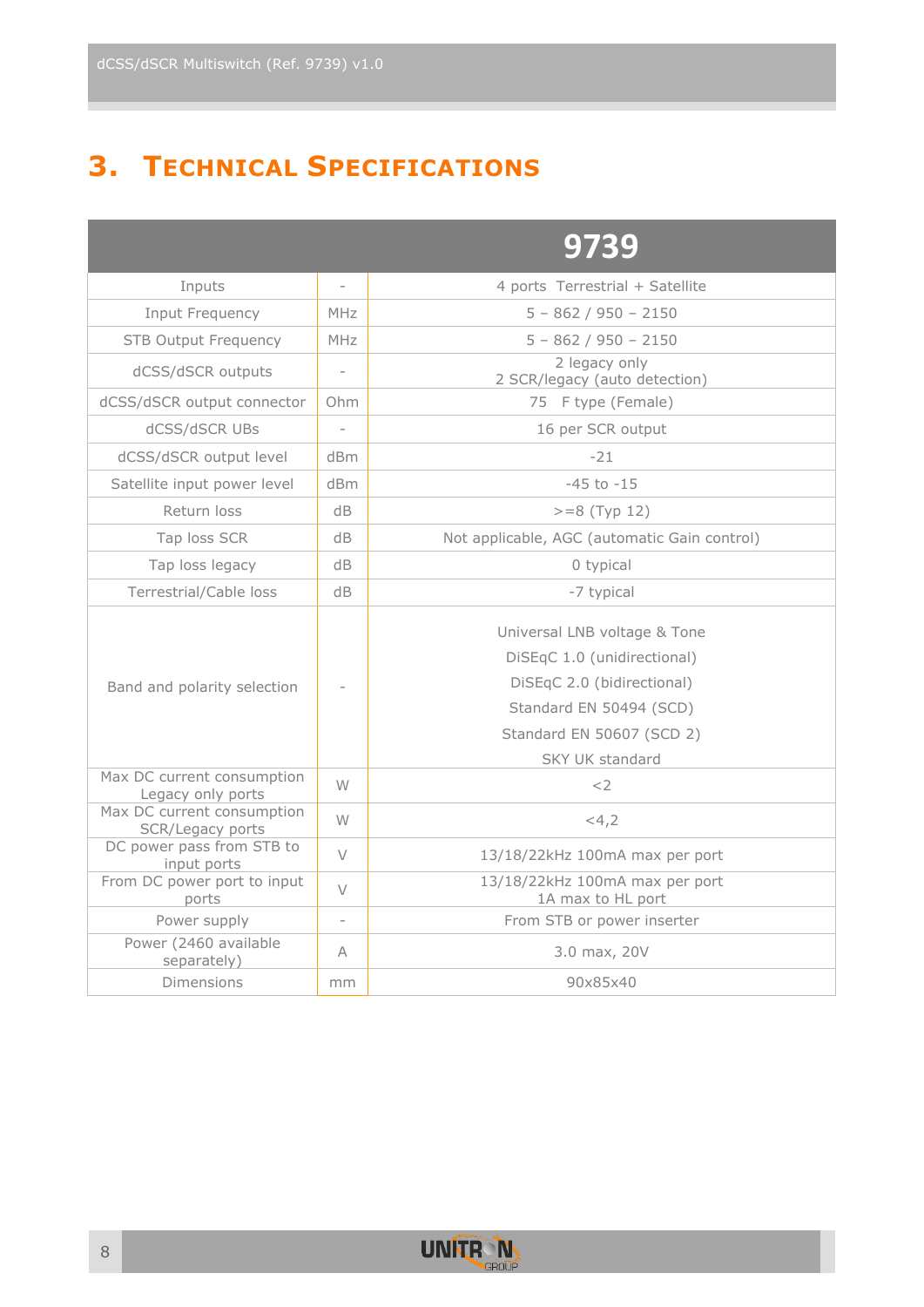| <b>UB</b><br>index | <b>UB center</b><br>frequency (MHz) | <b>UB default BW</b><br>(MHz) | <b>Protocol</b> | <b>Compatible STBs</b>    |
|--------------------|-------------------------------------|-------------------------------|-----------------|---------------------------|
| $\mathbf{1}$       | 1210                                | 46                            | EN50494         |                           |
| $\overline{2}$     | 1420                                | 46                            | EN50494         | SCR compatible STB and    |
| 3                  | 1680                                | 46                            | EN50494         | <b>PVR</b>                |
| 4                  | 2040                                | 46                            | EN50494         |                           |
| 5                  | 985                                 | 46                            | EN50607         |                           |
| 6                  | 1050                                | 46                            | EN50607         |                           |
| $\overline{7}$     | 1115                                | 46                            | EN50607         |                           |
| 8                  | 1275                                | 46                            | EN50607         |                           |
| $\overline{9}$     | 1340                                | 46                            | EN50607         |                           |
| 10                 | 1485                                | 46                            | EN50607         | New multi-tuner STBs with |
| 11                 | 1550                                | 46                            | EN50607         | up to 8 or 12 tuners      |
| 12                 | 1615                                | 46                            | EN50607         |                           |
| 13                 | 1745                                | 46                            | EN50607         |                           |
| 14                 | 1810                                | 46                            | EN50607         |                           |
| 15                 | 1875                                | 46                            | EN50607         |                           |
| 16                 | 1940                                | 46                            | EN50607         |                           |

| <b>UB</b><br>index | <b>UB center</b><br>frequency (MHz) | <b>UB default BW</b><br>(MHz) | <b>Protocol</b> | <b>Compatible STBs</b> |
|--------------------|-------------------------------------|-------------------------------|-----------------|------------------------|
| 3                  | 1680                                | 46                            | <b>SKY UK</b>   |                        |
| 9                  | 1280                                | 46                            | <b>SKY UK</b>   |                        |
| 11                 | 1380                                | 46                            | <b>SKY UK</b>   |                        |
| 14                 | 1480                                | 46                            | <b>SKY UK</b>   |                        |
| 15                 | 980                                 | 46                            | <b>SKY UK</b>   |                        |
| 16                 | 1030                                | 46                            | <b>SKY UK</b>   |                        |
| 17                 | 1080                                | 46                            | <b>SKY UK</b>   |                        |
| 18                 | 1130                                | 46                            | <b>SKY UK</b>   |                        |
| 19                 | 1530                                | 46                            | <b>SKY UK</b>   | SkyQ or similar        |
| 20                 | 1580                                | 46                            | <b>SKY UK</b>   |                        |
| 21                 | 1630                                | 46                            | <b>SKY UK</b>   |                        |
| 22                 | 1730                                | 46                            | <b>SKY UK</b>   |                        |
| 23                 | 1780                                | 46                            | <b>SKY UK</b>   |                        |
| 24                 | 1830                                | 46                            | <b>SKY UK</b>   |                        |
| 25                 | 1880                                | 46                            | <b>SKY UK</b>   |                        |
| 26                 | 1930                                | 46                            | <b>SKY UK</b>   |                        |

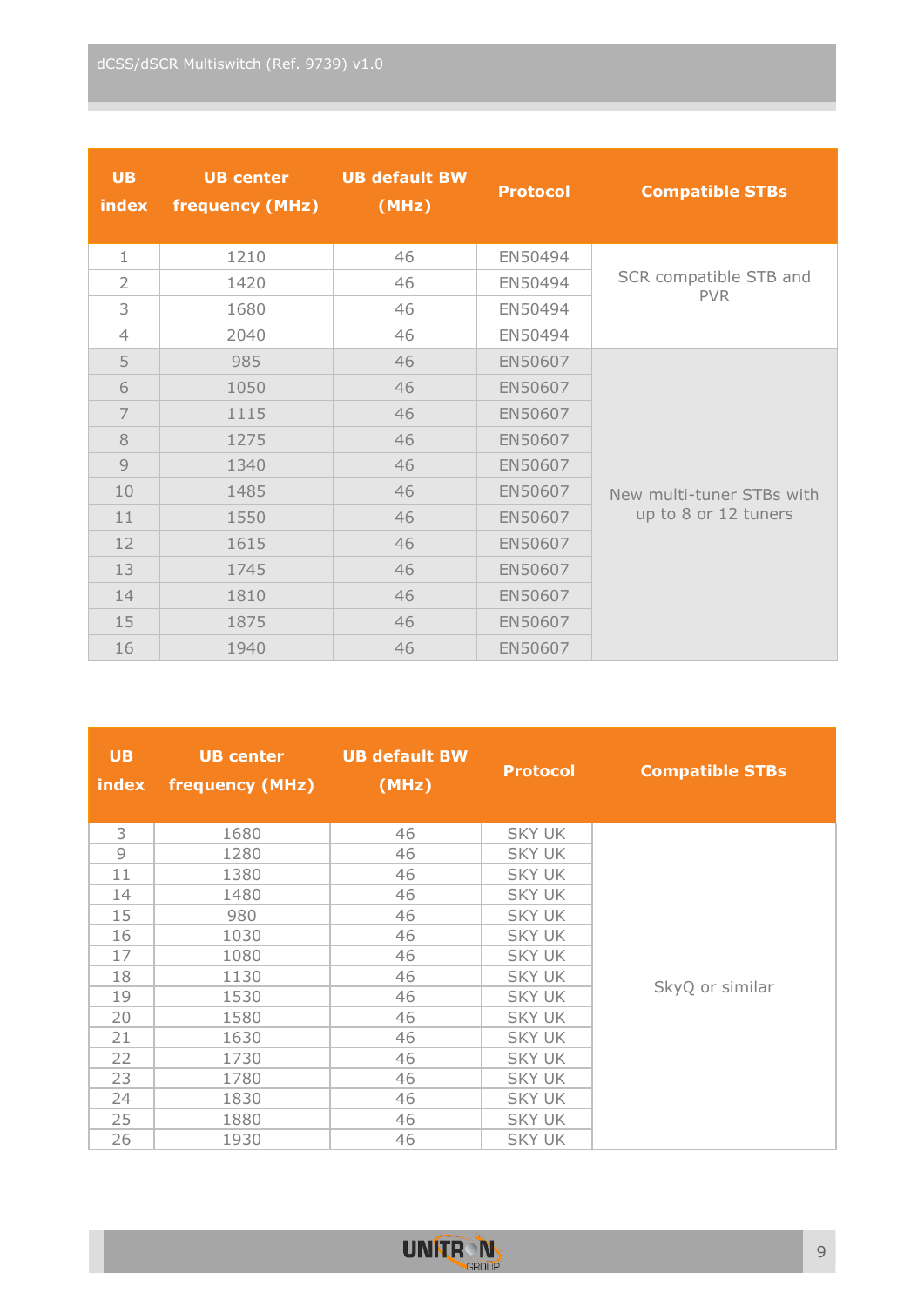### <span id="page-9-0"></span>**4. SAFETY INSTRUCTIONS**



#### **Read these instructions carefully before connecting the unit**

#### $\bigoplus$  To prevent fire, short circuit or shock hazard:

- Do not expose the unit to rain or moisture.
- Install the unit in a dry location without infiltration or condensation of water.
- Do not expose it to dripping or splashing.
- Do not place objects filled with liquids, such as vases, on the apparatus.
- If any liquid should accidentally fall into the cabinet, disconnect the power plug.



#### $\triangle$  To avoid any risk of overheating:

- Install the unit in a well aery location and keep a minimum distance of 15 cm around the apparatus for sufficient ventilation
- Do not place any items such as newspapers, table-cloths, curtains, on the unit that might cover the ventilation holes.
- Do not place any naked flame sources, such as lighted candles, on the apparatus
- Do not install the product in a dusty place
- Use the apparatus only in moderate climates (not in tropical climates)
- Respect the minimum and maximum temperature specifications

#### $\triangle$  To avoid any risk of electrical shocks:

- Connect apparatus only to socket with protective earth connection.
- The mains plug shall remain readily operable
- Pull out power plug to make the different connections of cables
- To avoid electrical shock, do not open the housing of adapter.



#### **Maintenance**



 $\triangle$  Only use a dry soft cloth to clean the cabinet.

 $\bigcirc$  Do not use solvent

For repairing and servicing refer to qualified personnel.



**Dispose according your local authority's recycling processes**